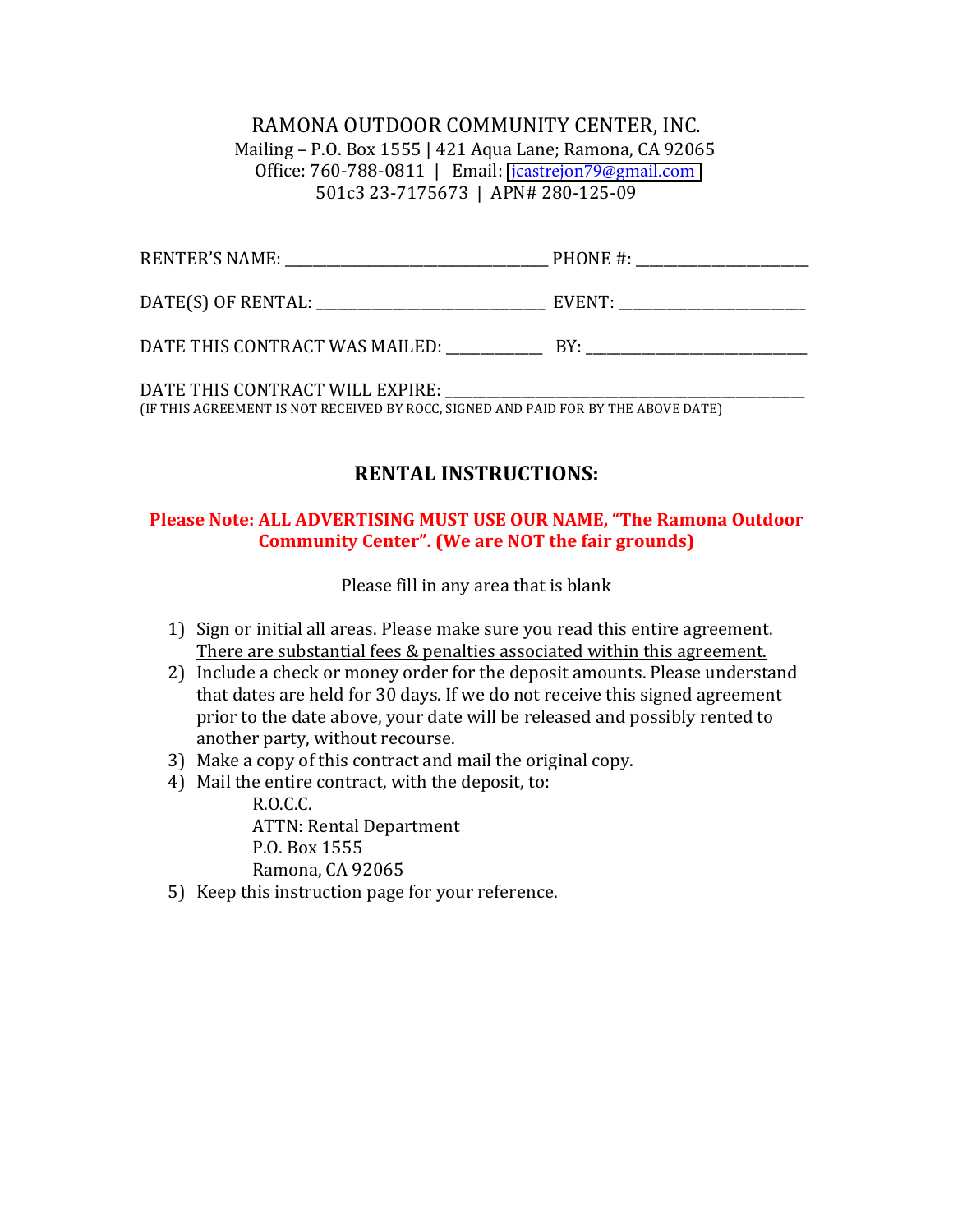# RAMONA OUTDOOR COMMUNITY CENTER PRICING & PACKAGES

# **Special Event Package** – \$10,000 (plus insurance & security)

Includes: 1 week (7 days) use of all areas

# **Package 1 – \$3,800**

Includes: All areas

# **Package 2 – \$2,700**

Includes: Pavilion, parking lot, bride's room, groom's room and kitchen

# **Package 3 - \$1,600**

Includes: Parking lot, pavilion and Queen's Room

# **Package 4 – \$1,000**

Includes: Parking lot, pavilion and snack bar

# **A La Carte Pricing:**

| Parking Lot (weekend)         | \$400                  |
|-------------------------------|------------------------|
| Parking Lot (weekday)         | \$200                  |
| Parking Lot (hourly)          | \$50/hour              |
| Pavilion (including parking)  | \$1,000                |
| Queen's Room/Bride's Room     | \$600                  |
| Snack Bar (included in        |                        |
| Pavilion/Promenade)           |                        |
| Board Room/Groom's Room       | \$400                  |
| Kitchen                       | \$1,000                |
| Arena (weekend)               | \$500                  |
| Arena (weekday)               | \$250                  |
| Arena (hourly)                | $$100 - $150/hour$     |
| Pens                          | \$300 per event        |
| Tower                         | \$250                  |
| Lawns behind towers (weekend) | \$800                  |
| Lawns behind towers (weekday) | \$400                  |
| Lawns behind towers (hourly)  | \$100 (4 hour minimum) |
| Camping                       | \$20 per unit/night    |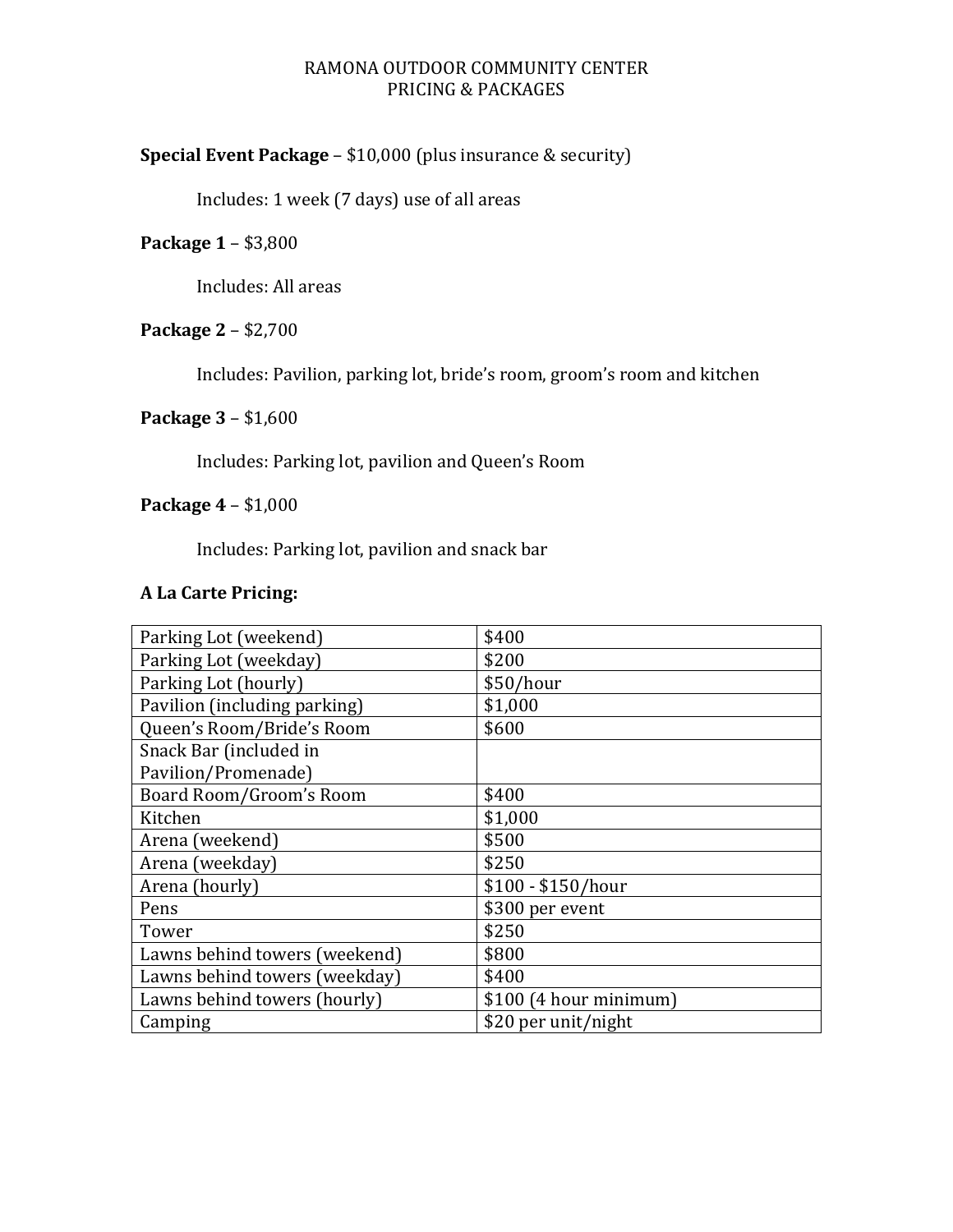### RAMONA OUTDOOR COMMUNITY CENTER, INC. Mailing – P.O. Box 1555 | 421 Aqua Lane; Ramona, CA 92065 Office: 760-788-0811 | Email: [jcastrejon79@gmail.com](mailto:jcastrejon79@gmail.com) 501c3 23-7175673 | APN# 280-125-09

| Private Party Contract          |
|---------------------------------|
| $-OR-$                          |
| $\Box$ - Special Event Contract |

#### ALCOHOLIC BEVERAGES WILL BE SERVED - Y/N

| <b>SET-UP TO CLEAN-UP</b>                                                                         |  |  |  |
|---------------------------------------------------------------------------------------------------|--|--|--|
| # OF PEOPLE INVITED: _______________ EXPECTED: ______________ (NOT TO EXCEED 300)                 |  |  |  |
|                                                                                                   |  |  |  |
| ALCOHOLIC BEVERAGE ADDITIONAL REQUIREMENTS:<br>1) An additional \$1,000 deposit will be required. |  |  |  |

- 2) Must provide insurance within 30 days to ROCC.
- 3) Must provide proof of security guard as stated on reverse.
- 4) Alcohol may only be served for a 4 hour period. No bottles allowed.
- 5) No drinking allowed in the parking lot.

SHERIFFS PATROL THE PARK. ANY VIOLATIONS, DISORDERLY CONDUCE, MINORS DRINKING, ETC, WILL RESULT IN IMMEDIATE FORFEITURE OF ALL PEP MONIES AND EVENT WILL BE SHUT DOWN IMMEDIATELY.

| RENTAL AMOUNT                 | \$<br>DUE: |
|-------------------------------|------------|
| DATE DEPOSIT                  | \$<br>DUE: |
| (NON REFUNDABLE IF CANCELLED) |            |
| DAMAGE/CLEAN-UP               | \$<br>DUE: |
| <b>DEPOSIT</b>                |            |
| (REFUNDABLE IF NO VIOLATIONS) |            |
| ALCOHOL DEPOSIT               | \$<br>DUE: |
| (REFUNDABLE IF NO VIOLATIONS) |            |
| <b>CONTRACT BALANCE</b>       | \$<br>DUE: |

BY MY SIGNATURE HERETO, I AGREE TO THE ABOVE RATES AND TERMS. I ACKNOWLEDGE THAT I HAVE READ, UNDERSTAND AND AGREE WITH AND HAVE RECEIVED A COPY OF THE RELEASE OF LIABILITY AND RENTAL RULES ON REVERSE SIDE OF THIS CONTRACT PAGE. I HAVE PURCHASED THE REQUIRED INSURANCE AND HAVE SIGNED THE RISK TRANSFER AGREEMENT. I UNDERSTAND THAT THE SHERIFFS DEPARTMENT WILL BE CALLED AND PARTY WILL BE SHUT DOWN IF THERE ARE ANY PROBLEMS WITH MY GUESTS, WHETHER IT IS IN THE PARTY OR IN THE PARKING LOT, AND ALL REFUNDABLE FEES WILL BECOME NON-REFUNDABLE AT THAT TIME.

| RESPONSIBLE PARTY SIGNATURE |  |
|-----------------------------|--|
|                             |  |

PRINTED NAME:  $\Box$  and  $\Box$  and  $\Box$  and  $\Box$  and  $\Box$  and  $\Box$  and  $\Box$  and  $\Box$  and  $\Box$  and  $\Box$  and  $\Box$  and  $\Box$  and  $\Box$  and  $\Box$  and  $\Box$  and  $\Box$  and  $\Box$  and  $\Box$  and  $\Box$  and  $\Box$  and  $\Box$  and  $\Box$  and  $\Box$  and

MUST BE 21 YEARS OR OLDER TO SIGN ANY PORTION OF THIS CONTRACT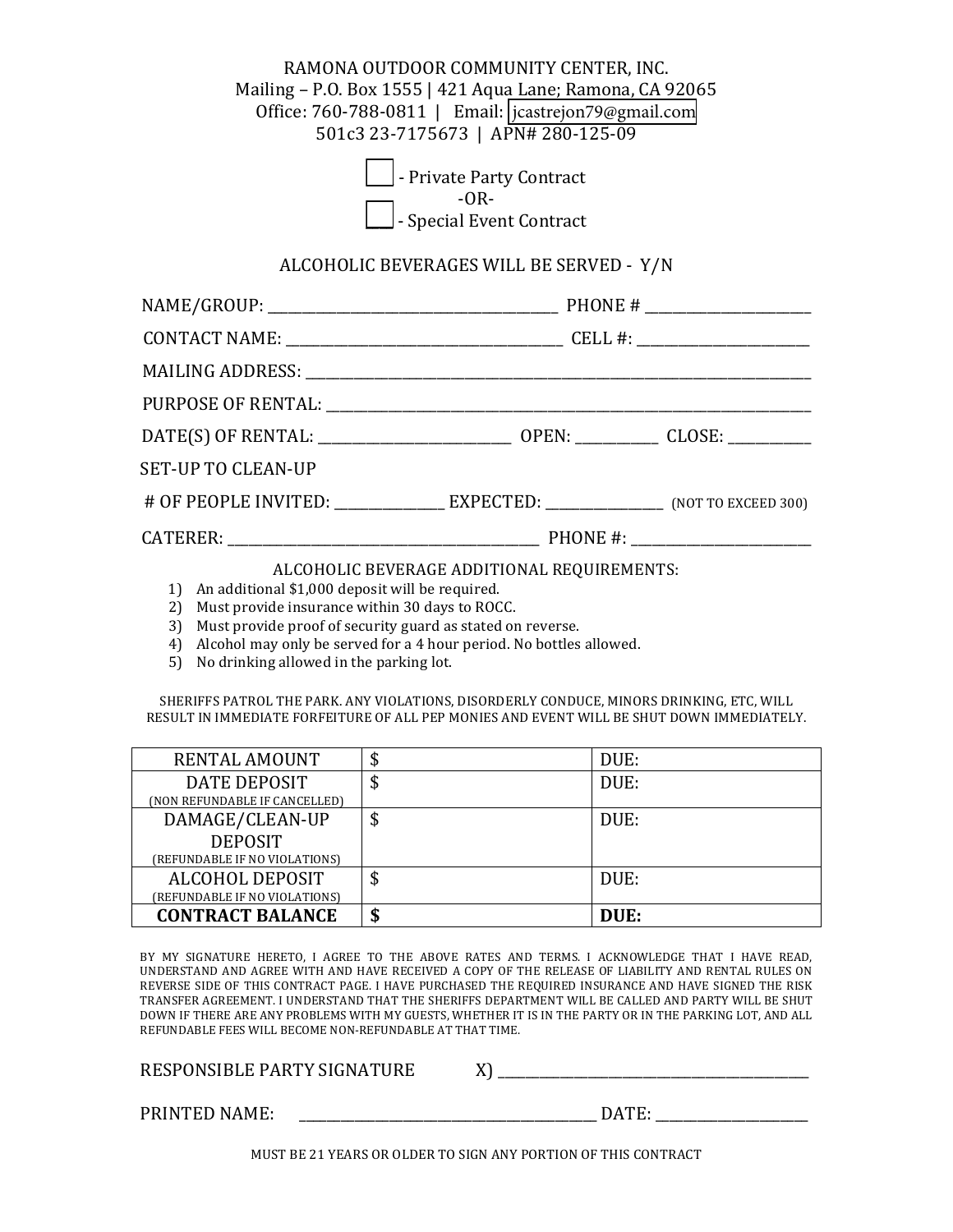#### RAMONA OUTDOOR COMMUNITY CENTER - RULES & LIABILITY RELEASE PAGE

PLEASE READ AND ACKNOWLEDGE WHERE INDICATED BELOW: MUST BE 21 YEARS OR OLDER TO SIGN/INITIAL THIS AGREEMENT

- INITIAL **\_\_\_\_\_\_\_\_\_\_ INSURANCE:** ALL RENTERS MUST PURCHASE AT THEIR OWN EXPENSE, ADDITIONAL LIABILITY INSURANCE and present it 30 days prior to your rental. ALL CERTIFICATES MUST NAME THE R.O.C.C., RPRA AND THE RMWD (Major events MUST supply an endorsement) General Liability Insurance is offered for purchase through the RPRA. Please contact Cindy @ RPRA 760-789-0999
- INITIAL \_\_\_\_\_\_\_\_\_ **ACCESS:** An ROCC representative will open & lock doors & gates to specific rented area of park as specified on this agreement. All food and drink are to remain in the specified areas. (SPECIAL EVENTS MUST LOCK THEIR LOCKS THRU ROCC'S EXISTING LOCKS. AT NO TIME WILL ROCC BE LOCKED OUT OF THE PROPERTY. IF THIS HAPPENS, RENTER'S LOCKS WILL BE CUT OFF.) **ROCC retains the right at all times** to enter, perform duties in, and inspect any area of the premises. ROCC reserves the right to remove or have removed from the premises any person or **persons** causing a disturbance on the premises or damage to the buildings or its facilities. The premises shall be surrendered to ROCC if, at any time in the judgment of the ROCC, the use of the premises are illegal or unsafe.
- INITIAL \_\_\_\_\_\_\_\_ **ARENA USE:** Arena usually does not come prepped (no water or grooming). You must provide your own equipment and water is provided using the well system on the property. For an additional fee, arena can be groomed and watered at an additional cost to the Renter. ROCC equipment must be operated by an ROCC Director only. Please make arrangements with SHARYL OR ANGEL YANEZ at least 1 week prior to your event.
- INITIAL \_\_\_\_\_\_\_\_\_\_**DEPOSITS & PAYMENTS:** All security, damage, and utility deposits must be PRE-PAID to reserve the rental described on page one. A portion of the deposits may be considered refundable as noted on the front of this contract, usually within 10 days following your event, provided the buildings, grounds and parking lot are left in the same condition as when they were rented. Full refunds will be given if a cancellation is made PRIOR TO 30 days of your event. Renter will forfeit the date deposit amount for all cancellations made less than 30 days to event. All deposits MUST accompany this contract.
- INITIAL \_\_\_\_\_\_\_\_ **CHARGING AN ADMISSION:** No admission or donation will be charged during this rental, unless this contract is a 'SPECIAL EVENT' agreement.
- INITIAL \_\_\_\_\_\_\_\_\_\_\_**ALCOHOL:** ANY CONSUMPTION OF ALCOHOL IN THE BUILDINGS OR ON THE PROPERTY MUST BE INDICATED IN ADVANCE ON THIS RENTAL APPLICATION AND APPROVED BY THE ROCC, RMWD, AND IN SOME CASES, RENTER MUST SECURE A BEER/WINE LICENSE FROM THE A.B.C. PARK WILL NOT BE OPENED TO THE PUBLIC/GUESTS UNTIL THE REQUIRED SECURITY GUARDS ARE ON THE PREMISES. ALCOHOL MAY ONLY BE CONSUMED FOR A 4 HOUR CONSECUTIVE PERIOD AND MAY NOT BE CONSUMED AFTER THE 11:00PM HOUR FOR PRIVATE RENTALS. **ABSOLUTELY NO BOTTLES OF ANY KIND WILL BE PERMITTED ON THE PROPERTY.**
- INITIAL \_\_\_\_\_\_\_\_ **SECURITY GUARDS:** If your event is approved for alcohol, you **MUST** pay, **AT YOUR EXPENSE**, approved security guards. You will be required to have 1 guard for every 50 guests. GUARDS MUST BE ON SITE FROM OPEN TO CLOSE OF YOUR EVENT.

#### **ADDITIONAL RESTRICTIONS:**

- INITIAL \_\_\_\_\_\_\_\_\_\_**TOWER USE:** if this contract allows the use of the announcer tower, YOU ARE HEREBY advised NOT TO allow more than 15 people on the deck portion at any one time. You must at all times ensure the safety of children and they MUST be accompanied by an adult while on the deck. AT NO TIME IS ANYONE PERMITTED TO SIT ON, CLIMB ON OR PLACE ANYTHING ON THE SAFETY RAILING WHILE USING THE ARENA TOWER.
- INITIAL \_\_\_\_\_\_\_\_\_ **BBQ's, LAWNS & PICNIC TABLES:** ABSOLUTELY NO MOTORIZED VEHICLES are to be driven on ANY of the lawns. Straw or hay bales are NOT allowed on or near the lawns. PICNIC TABLES, if moved, MUST be placed back on the concrete under the roofed area. GASS BBQ'S **ONLY!** Must use trap or drip pan under BBQ at all times. Any violations will result in immediate forfeiture of deposit!
- INITIAL \_\_\_\_\_\_\_\_\_**ROCC ARENA SIGNS & HOLDING PENS:** Under NO CIRCUMSTANCES will the Arena advertising signs be removed. HOLDING PENS, if used, must be mucked out and debris disposed of by removing from the premises. Debris is NOT allowed to be dumped in the creek bed.
- INITIAL \_\_\_\_\_\_\_ **PARKING LOT:** All parking areas used throughout the park MUST be clear of any trash and disposed of in the appropriate trash dumpster. Special events require the renting of dumpsters to take care of the trash demand. Please note, that some events may require additional trash cans and therefore, be prepared to supply these if needed. If there is any trash left behind, YOU WILL AUTOMATICALLY FORFEIT YOUR **CLEANING/SECURITY DEPOSIT.**

**RELEASE OF LIABILITY:** By my signature below, I assume full responsibility for any damages to the buildings and grounds for the above scheduled event. I hereby agree to reimburse ROCC for any damage to the Facility as a result of acts, error or omission by either myself, participants, invitees or admittees during my rental. I further agree to release the ROCC from all liability for any act of negligence or want of ordinary care on the part of ROCC or its agents. I waive, release and discharge ROCC, their Director's, Officers, Agents, Members, Representatives, Employees, Heirs and Executors and Assignees from any and all claims of liability for injury or damage to those participating in this event. This agreement is binding upon my Executors, Heirs and Assignees. I expressly waive any rights under California 1542, which states, "A general release does not extend to claims which the creditor does not know or suspect to exist in his favor at the time of executing the release, which if known by him, might have materially affected his settlement with the debtor."

HOLD HARMLESS: I agree that I will hold harmless, R.O.C.C., R.P.R.A. & R.M.W.D and their officers, directors, members and agents against all claims, demands and causes of action, including court costs and actual attorney's fees, arising from any proceeding or laqsuits brought by or prosecuted for the benefit in which this release is upheld. R.O.C.C., R.P.R.A. & R.M.W.D., its agents and employees shall not be libale for any damage which may accrue from any cause or as a result of fire, theft, running away, state of health, injury to person or property.

I ACKNOWLEDGE THAT I HAVE READ THIS RELEASE OF LIABILITY AND THE HOLD HARMLESS STATEMENT, AND I FULLY UNDERSTAND ITS CONTENTS.

SIGNED x \_\_\_\_\_\_\_\_\_\_\_\_\_\_\_\_\_\_\_\_\_\_\_\_\_\_\_\_\_\_\_\_\_\_\_\_\_\_\_\_\_\_ DATE: \_\_\_\_\_\_\_\_\_\_\_\_\_\_\_\_\_\_\_\_\_ 

PRINTED NAME \_\_\_\_\_\_\_\_\_\_\_\_\_\_\_\_\_\_\_\_\_\_\_\_\_\_\_\_\_\_\_\_\_\_\_\_\_\_\_ 

MUST BE 21 OR OLDER TO SIGN THIS AGREEMENT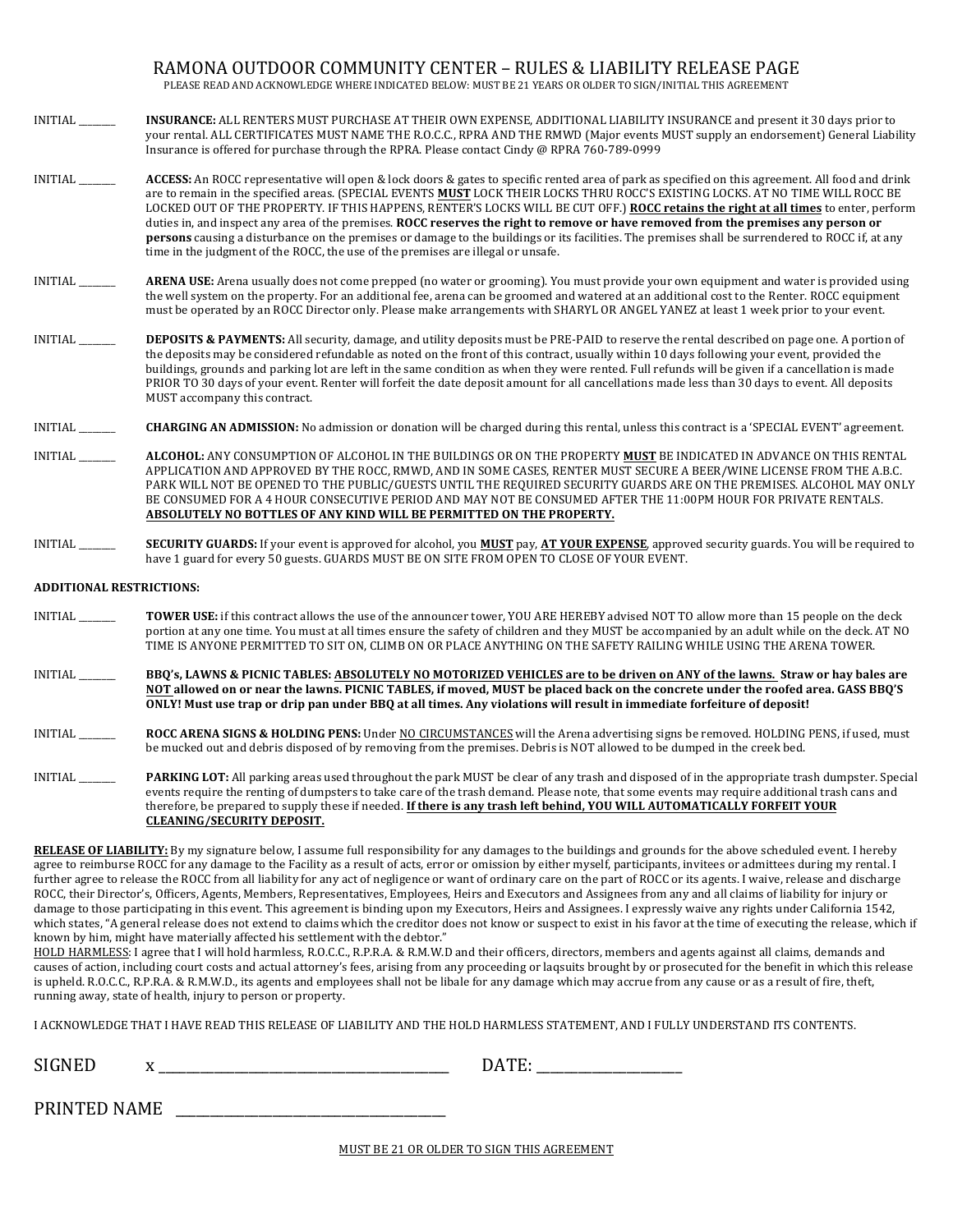| <b>RENTAL AREA</b>   | <b>FRIDAY-</b><br><b>SATURDAY-</b> | <b>MONDAY-</b><br><b>THURSDAY</b> | <b>HOURLY RATE</b> | <b>DAMAGE</b><br><b>DEPOSIT</b> |
|----------------------|------------------------------------|-----------------------------------|--------------------|---------------------------------|
|                      | <b>SUNDAY</b>                      |                                   |                    |                                 |
| ARENA WITHOUT        |                                    |                                   |                    |                                 |
| <b>TOWER USE</b>     |                                    |                                   |                    |                                 |
| <b>ARENA WITH</b>    |                                    |                                   |                    |                                 |
| <b>TOWER USE</b>     |                                    |                                   |                    |                                 |
| <b>PAVILION</b>      |                                    |                                   |                    |                                 |
| WITHOUT              |                                    |                                   |                    |                                 |
| KITCHEN - Private    |                                    |                                   |                    |                                 |
| parties only         |                                    |                                   |                    |                                 |
| <b>PAVILION WITH</b> |                                    |                                   |                    |                                 |
| KITCHEN - Private    |                                    |                                   |                    |                                 |
| parties only         |                                    |                                   |                    |                                 |
| PAVILION,            |                                    |                                   |                    |                                 |
| KITCHEN, BRIDE'S     |                                    |                                   |                    |                                 |
| ROOM, GROOM'S        |                                    |                                   |                    |                                 |
| ROOM, SNACK BAR      |                                    |                                   |                    |                                 |
|                      |                                    |                                   |                    |                                 |
|                      |                                    |                                   |                    |                                 |
| PARKING LOT          |                                    |                                   |                    |                                 |
|                      |                                    |                                   |                    |                                 |
| <b>MAJOR EVENTS</b>  |                                    |                                   | <b>SET-UP DAY</b>  | <b>CLEAN-UP DAY</b>             |
|                      |                                    |                                   |                    |                                 |

Rates: Discount may be given at the discretion of the ROCC board – no more than 100 in attendance (not charging an admission or any type of ticketed event)

| <b>ROCC USE</b>                   | <b>RATE WORKSHEET</b> |  |
|-----------------------------------|-----------------------|--|
|                                   |                       |  |
|                                   |                       |  |
| Clean-Up Days: __________________ |                       |  |
| <b>Special Notes:</b>             |                       |  |
|                                   |                       |  |

TOTAL RENTAL AMOUNT: \$